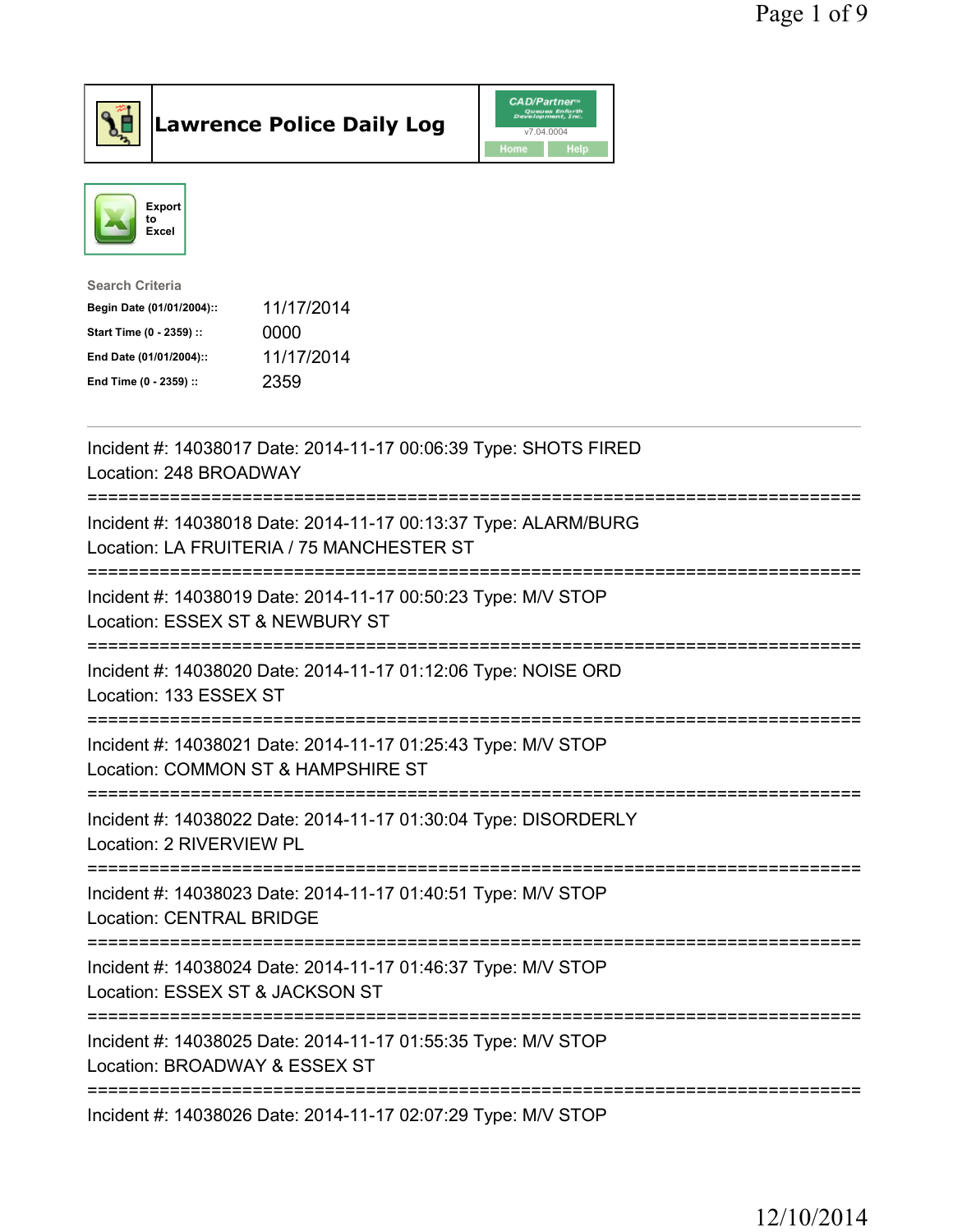| Location: MANCHESTER ST & MAY ST                                                                                                        |
|-----------------------------------------------------------------------------------------------------------------------------------------|
| Incident #: 14038027 Date: 2014-11-17 02:08:22 Type: BUILDING CHK<br>Location: 232 HAMPSHIRE ST                                         |
| Incident #: 14038028 Date: 2014-11-17 02:09:03 Type: BUILDING CHK<br>Location: 293 ESSEX ST<br>-------------------------                |
| ==================================<br>Incident #: 14038029 Date: 2014-11-17 02:21:32 Type: DISORDERLY<br>Location: 34 MERRIMACK VIEW CT |
| Incident #: 14038030 Date: 2014-11-17 02:23:51 Type: BUILDING CHK<br>Location: 610 ANDOVER ST                                           |
| ;==================================<br>Incident #: 14038031 Date: 2014-11-17 02:24:38 Type: BUILDING CHK<br>Location: 606 ANDOVER ST    |
| Incident #: 14038032 Date: 2014-11-17 03:07:34 Type: M/V STOP<br>Location: BARKER RD & MAY ST                                           |
| Incident #: 14038033 Date: 2014-11-17 03:53:42 Type: FIGHT<br>Location: 94 AMES ST                                                      |
| Incident #: 14038034 Date: 2014-11-17 04:24:37 Type: ALARMS<br>Location: HABIT-OPCO / 10 EMBANKMENT RD                                  |
| =============================<br>Incident #: 14038035 Date: 2014-11-17 04:51:34 Type: MAL DAMAGE<br>Location: 98 WEARE ST               |
| Incident #: 14038036 Date: 2014-11-17 05:43:04 Type: ALARMS<br>Location: PARTHUM SCHOOL / 255 E HAVERHILL ST                            |
| Incident #: 14038037 Date: 2014-11-17 06:01:20 Type: ALARMS<br>Location: KEY POLYMER / 17 SHEPARD ST                                    |
| Incident #: 14038038 Date: 2014-11-17 06:20:18 Type: B&E/PAST<br>Location: 129 BENNINGTON ST FL 2                                       |
| Incident #: 14038039 Date: 2014-11-17 06:49:16 Type: DOMESTIC/PROG<br>Location: 169 HAVERHILL ST #10                                    |
| Incident #: 14038040 Date: 2014-11-17 07:01:40 Type: HIT & RUN M/V<br>Location: HAVERHILL ST & WEST ST                                  |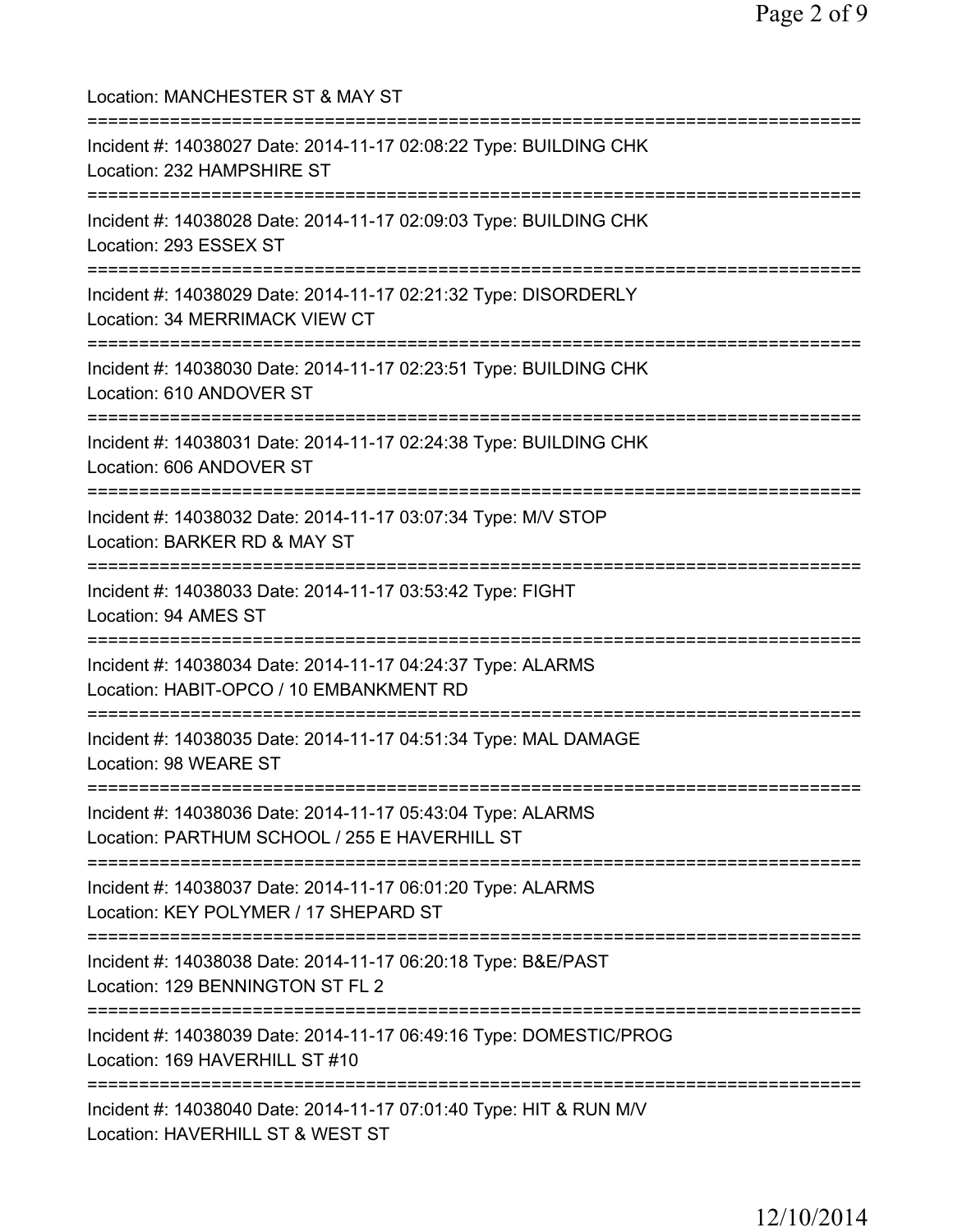| Incident #: 14038041 Date: 2014-11-17 07:20:04 Type: MAL DAMAGE<br>Location: PROGRESS REALTY / 281 BROADWAY                   |
|-------------------------------------------------------------------------------------------------------------------------------|
| Incident #: 14038042 Date: 2014-11-17 07:40:54 Type: M/V STOP<br><b>Location: CENTRAL BRIDGE</b>                              |
| Incident #: 14038043 Date: 2014-11-17 07:55:37 Type: TOW OF M/V<br>Location: HAMPSHIRE ST & PARK ST                           |
| Incident #: 14038044 Date: 2014-11-17 08:18:44 Type: ALARMS<br>Location: OMNY DIGITAL / 92 S BROADWAY                         |
| Incident #: 14038045 Date: 2014-11-17 08:23:34 Type: ALARMS<br>Location: SAL'S RESTURANT / 354 MERRIMACK ST                   |
| Incident #: 14038046 Date: 2014-11-17 08:47:45 Type: ALARMS<br>Location: RECALL / 61 GLENN ST                                 |
| Incident #: 14038047 Date: 2014-11-17 09:13:43 Type: HIT & RUN M/V<br>Location: WALK-IN / BROADWAY & MANCHESTER ST            |
| Incident #: 14038048 Date: 2014-11-17 09:38:35 Type: A&B PROG<br>Location: 2 RAILROAD ST<br>--------------------------------- |
| Incident #: 14038049 Date: 2014-11-17 10:02:55 Type: TOW OF M/V<br>Location: 57 BUTLER ST                                     |
| Incident #: 14038050 Date: 2014-11-17 10:17:40 Type: B&E FOLLOW UP<br>Location: 42 DURSO AV                                   |
| Incident #: 14038051 Date: 2014-11-17 10:28:03 Type: 209A/SERVE<br>Location: 30 KENDALL ST                                    |
| Incident #: 14038052 Date: 2014-11-17 10:34:11 Type: TOW OF M/V<br>Location: METHUEN ST & NEWBURY ST                          |
| Incident #: 14038053 Date: 2014-11-17 10:37:46 Type: 209A/SERVE<br>Location: 272 E HAVERHILL ST #2                            |
| Incident #: 14038054 Date: 2014-11-17 10:52:02 Type: 209A/SERVE<br>Location: 33 E HAVERHILL ST                                |
|                                                                                                                               |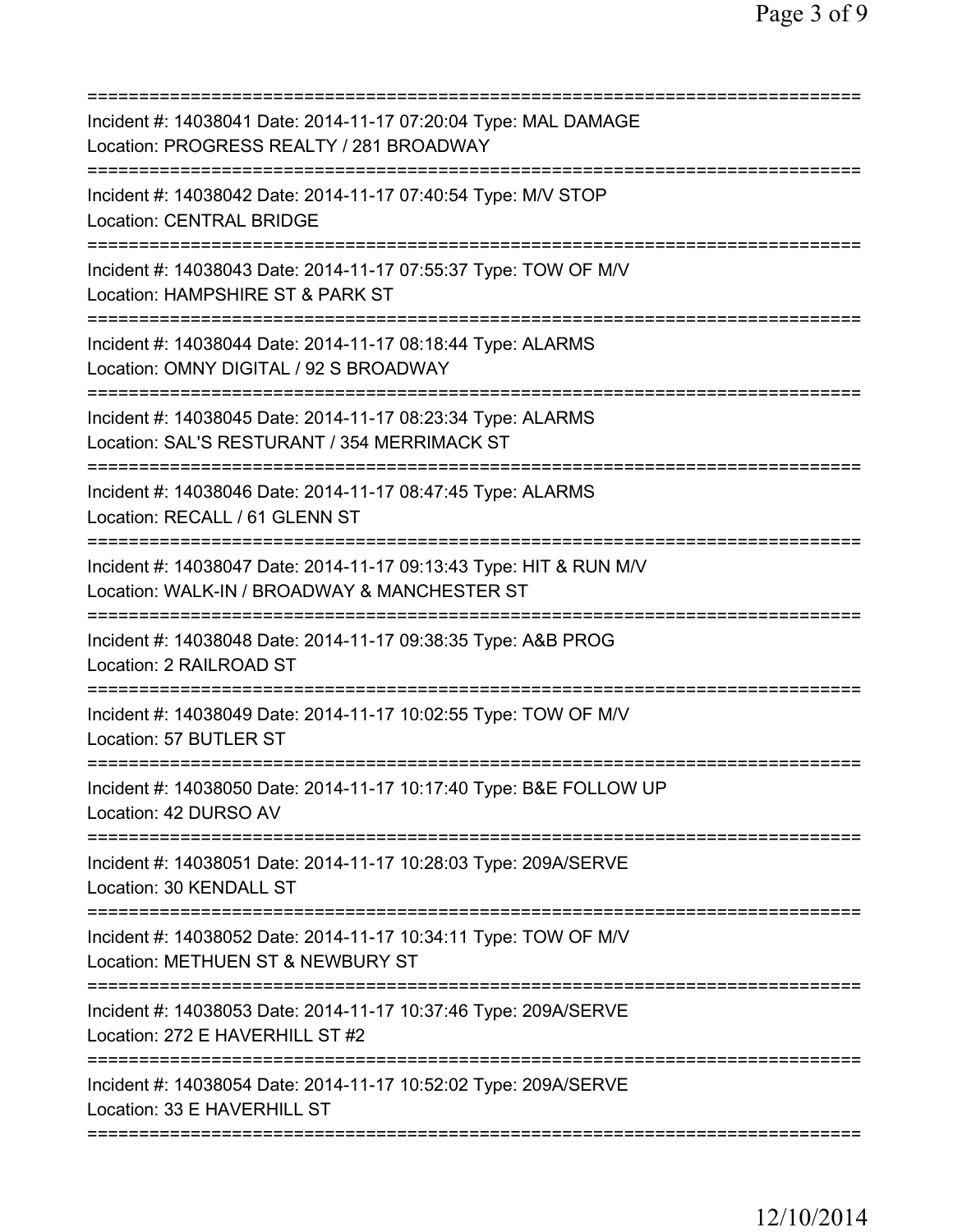| Incident #: 14038055 Date: 2014-11-17 10:54:11 Type: ALARM/BURG<br>Location: ROBICHAUD RESD / 49 SHAWMUT ST                      |
|----------------------------------------------------------------------------------------------------------------------------------|
| Incident #: 14038056 Date: 2014-11-17 10:57:10 Type: 209A/SERVE<br>Location: 34 BEACON AV                                        |
| Incident #: 14038057 Date: 2014-11-17 11:02:38 Type: 209A/SERVE<br>Location: 47 ADAMS ST                                         |
| Incident #: 14038058 Date: 2014-11-17 11:03:39 Type: B&E FOLLOW UP<br>Location: 4 NORRIS ST                                      |
| Incident #: 14038059 Date: 2014-11-17 11:08:53 Type: TOW OF M/V<br>Location: 123 HIGH ST                                         |
| Incident #: 14038060 Date: 2014-11-17 11:10:09 Type: SUICIDE ATTEMPT<br>Location: 91 BUNKERHILL ST                               |
| Incident #: 14038061 Date: 2014-11-17 11:24:39 Type: TOW OF M/V<br>Location: 229 HOWARD ST<br>================================== |
| Incident #: 14038062 Date: 2014-11-17 11:31:04 Type: ALARM/BURG<br>Location: BAILEY ST FIRE STATION / 112 BAILEY ST              |
| Incident #: 14038063 Date: 2014-11-17 11:33:38 Type: ALARM/BURG<br>Location: 11 CHELMSFORD ST                                    |
| Incident #: 14038064 Date: 2014-11-17 11:36:48 Type: TOW/REPOSSED<br>Location: 472 HIGH ST                                       |
| Incident #: 14038065 Date: 2014-11-17 11:39:43 Type: WARRANT SERVE<br>Location: OLD LAWRENCE HIGH / 233 HAVERHILL ST             |
| Incident #: 14038066 Date: 2014-11-17 11:41:25 Type: NOTIFICATION<br>Location: 5 KENDRICK ST #APT 2R                             |
| Incident #: 14038067 Date: 2014-11-17 11:44:05 Type: LOST PROPERTY<br>Location: 500 S UNION ST                                   |
| Incident #: 14038068 Date: 2014-11-17 11:53:15 Type: 209A/SERVE<br>Location: 254 FARNHAM ST                                      |
| Incident #: 14038070 Date: 2014-11-17 12:02:38 Type: 209A/SERVE                                                                  |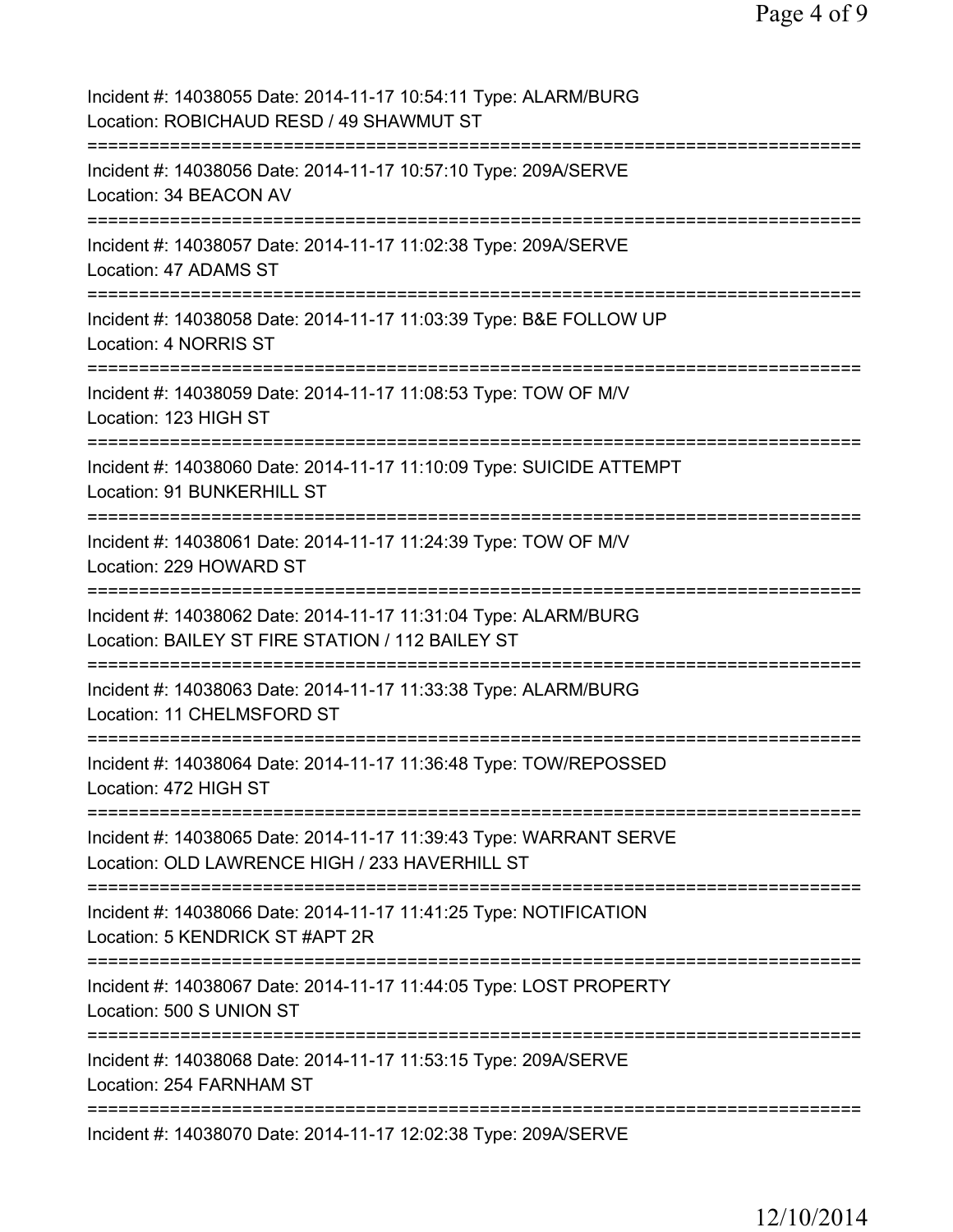| Location: 204 S UNION ST                                                                                                        |
|---------------------------------------------------------------------------------------------------------------------------------|
| Incident #: 14038069 Date: 2014-11-17 12:02:46 Type: ALARM/HOLD<br>Location: 25 MARSTON ST #101                                 |
| Incident #: 14038071 Date: 2014-11-17 12:05:06 Type: AUTO ACC/PI<br>Location: PARK ST & WALNUT ST<br>.========================= |
| Incident #: 14038072 Date: 2014-11-17 12:17:12 Type: DOMESTIC/PROG<br>Location: 8 WINSLOW PL FL 2                               |
| Incident #: 14038073 Date: 2014-11-17 12:21:21 Type: 209A/SERVE<br>Location: 180 ABBOTT ST                                      |
| Incident #: 14038074 Date: 2014-11-17 12:55:21 Type: M/V STOP<br>Location: MASS AVE & NORTH ANDOVER LINE                        |
| Incident #: 14038075 Date: 2014-11-17 13:11:22 Type: LARCENY/PAST<br>Location: WALK-IN / 39 HAVERHILL ST                        |
| Incident #: 14038077 Date: 2014-11-17 13:19:13 Type: ALARM/HOLD<br>Location: 25 MARSTON ST #101                                 |
| Incident #: 14038076 Date: 2014-11-17 13:19:24 Type: MEDIC SUPPORT<br>Location: 550 BROADWAY #APT 209                           |
| Incident #: 14038078 Date: 2014-11-17 13:23:40 Type: INVESTIGATION<br>Location: SHOWCASE CINEMA / 141 WINTHROP AV               |
| Incident #: 14038079 Date: 2014-11-17 13:33:20 Type: A&B PAST<br>Location: WALK-IN / 1 GENERAL ST                               |
| Incident #: 14038080 Date: 2014-11-17 13:52:17 Type: LARCENY/PAST<br>Location: 9 SALEM ST                                       |
| Incident #: 14038081 Date: 2014-11-17 14:16:29 Type: HIT & RUN M/V<br>Location: WALK-IN / 12 METHUEN ST                         |
| Incident #: 14038082 Date: 2014-11-17 14:17:39 Type: 209A/SERVE<br>Location: PROSPECT ST                                        |
| Incident #: 14038083 Date: 2014-11-17 14:46:19 Type: 209A/SERVE<br>Location: 10 HAWLEY ST                                       |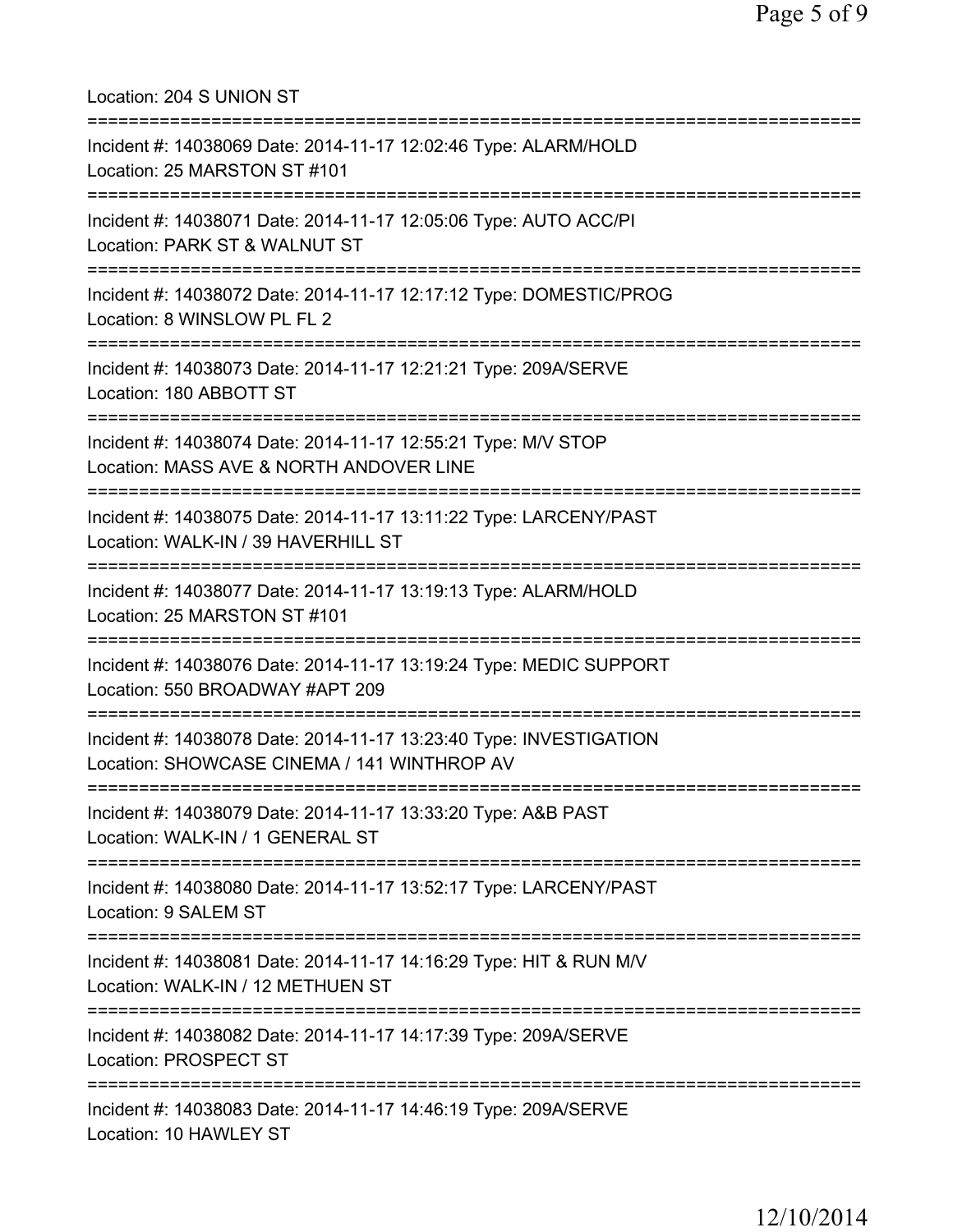| Incident #: 14038084 Date: 2014-11-17 14:49:48 Type: 209A/SERVE<br>Location: 1 GROCERY WY<br>===================                                                |
|-----------------------------------------------------------------------------------------------------------------------------------------------------------------|
| Incident #: 14038085 Date: 2014-11-17 15:02:42 Type: TOW OF M/V<br>Location: 27 LENOX CIR                                                                       |
| Incident #: 14038086 Date: 2014-11-17 15:22:29 Type: MEDIC SUPPORT<br>Location: 89 ARLINGTON ST                                                                 |
| Incident #: 14038087 Date: 2014-11-17 15:22:40 Type: AUTO ACC/NO PI<br>Location: BERKELEY ST & E HAVERHILL ST                                                   |
| ----------------------<br>Incident #: 14038088 Date: 2014-11-17 15:26:03 Type: HIT & RUN M/V<br>Location: 39 OREGON AV                                          |
| ======================================<br>Incident #: 14038089 Date: 2014-11-17 15:30:24 Type: ALARM/BURG<br>Location: BRODIE INDUSTRIAL TRUCKS / 10 BALLARD RD |
| =============================<br>Incident #: 14038090 Date: 2014-11-17 15:32:18 Type: CK WELL BEING<br>Location: 12 ARLINGTON ST FL 1                           |
| Incident #: 14038091 Date: 2014-11-17 15:51:29 Type: SHOPLIFTING<br>Location: CVS PHARMACY / 266 BROADWAY<br>================================                   |
| Incident #: 14038092 Date: 2014-11-17 16:05:56 Type: LARCENY/PAST<br>Location: 139 MAY ST                                                                       |
| Incident #: 14038093 Date: 2014-11-17 16:19:35 Type: ALARM/BURG<br>Location: COLLAZO RESD / 14 BORDER ST                                                        |
| Incident #: 14038094 Date: 2014-11-17 16:36:05 Type: MEDIC SUPPORT<br>Location: 198 ESSEX ST #408                                                               |
| Incident #: 14038095 Date: 2014-11-17 16:53:02 Type: WARRANT SERVE<br>Location: PEGASUS HOUSE / 482 LOWELL ST                                                   |
| Incident #: 14038096 Date: 2014-11-17 17:03:24 Type: HIT & RUN M/V<br>Location: WALK-IN / 164 SALEM ST                                                          |
| Incident #: 14038098 Date: 2014-11-17 17:38:19 Type: B&E/MV/PAST<br>Location: 50 KNOX ST                                                                        |
|                                                                                                                                                                 |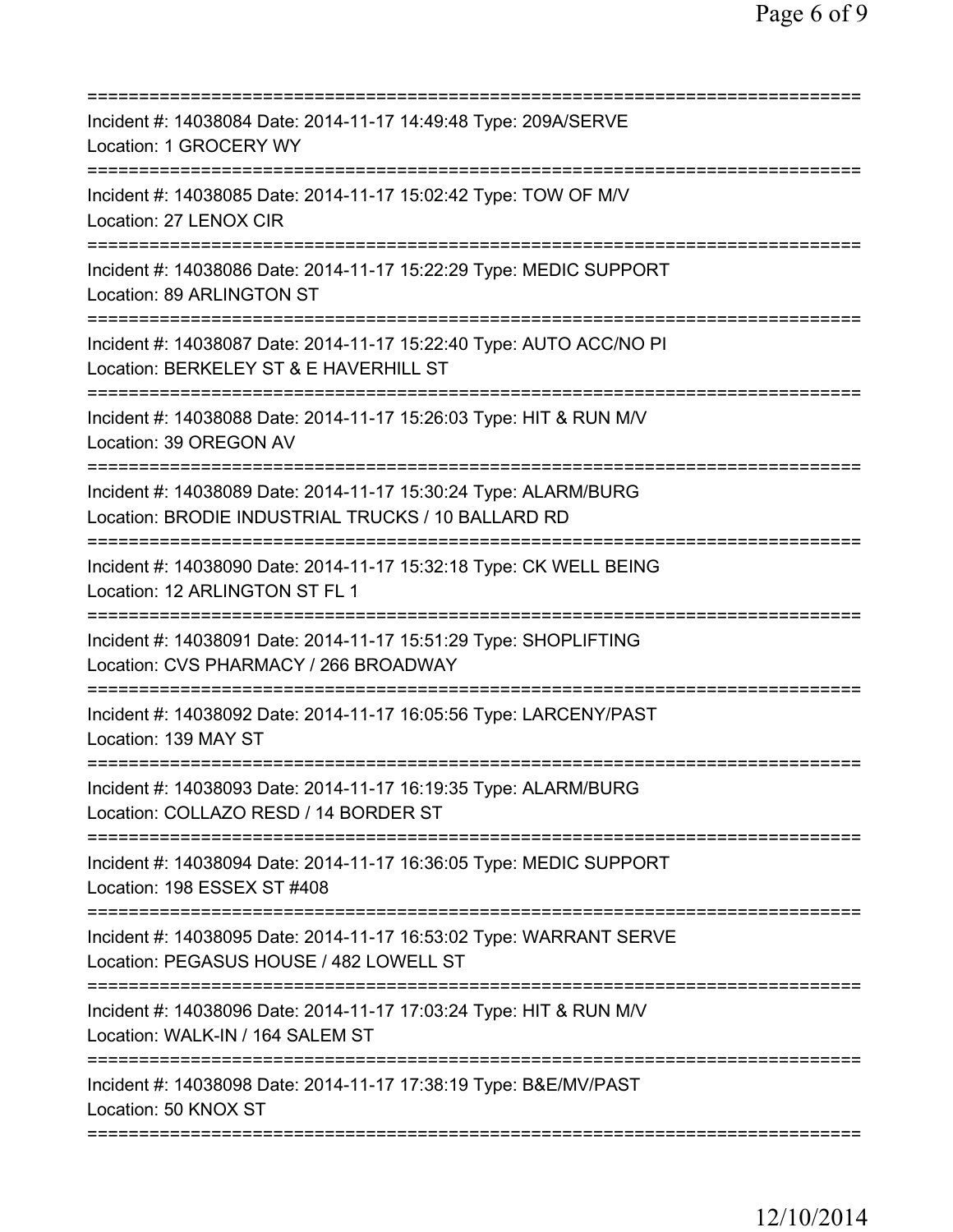| Incident #: 14038097 Date: 2014-11-17 17:41:30 Type: DISTURBANCE<br>Location: MERRIMACK ST & S BROADWAY                        |
|--------------------------------------------------------------------------------------------------------------------------------|
| Incident #: 14038099 Date: 2014-11-17 17:42:51 Type: AUTO ACC/UNK PI<br>Location: CHESTER ST & S BROADWAY                      |
| Incident #: 14038100 Date: 2014-11-17 17:47:34 Type: A&B D/W PAST<br>Location: SMOKE VALLEY / 205 BROADWAY                     |
| Incident #: 14038101 Date: 2014-11-17 17:49:53 Type: SUICIDE ATTEMPT<br>Location: PEMBERTON PARK / null                        |
| Incident #: 14038102 Date: 2014-11-17 18:05:31 Type: KEEP PEACE<br>Location: 15 LEEDS TER<br>================================= |
| Incident #: 14038103 Date: 2014-11-17 18:07:18 Type: DRUG VIO<br>Location: 1 GENERAL ST<br>==================================  |
| Incident #: 14038104 Date: 2014-11-17 18:24:33 Type: INVEST CONT<br>Location: 8 STEARNS AV                                     |
| Incident #: 14038105 Date: 2014-11-17 18:35:46 Type: M/V STOP<br>Location: BROADWAY & TREMONT ST<br>====================       |
| Incident #: 14038106 Date: 2014-11-17 18:53:36 Type: B&E/PAST<br>Location: 118 BUNKERHILL ST                                   |
| Incident #: 14038107 Date: 2014-11-17 18:53:43 Type: DISTURBANCE<br>Location: 297 LOWELL ST                                    |
| Incident #: 14038108 Date: 2014-11-17 18:54:26 Type: DOMESTIC/PROG<br>Location: 17 PLATT ST FL 2                               |
| Incident #: 14038109 Date: 2014-11-17 19:22:06 Type: MEDIC SUPPORT<br>Location: EXPRESS CARE / 360 MERRIMACK ST                |
| Incident #: 14038110 Date: 2014-11-17 19:53:45 Type: UNKNOWN PROB<br>Location: 8 SPRINGFIELD ST FL 3                           |
| ============<br>Incident #: 14038111 Date: 2014-11-17 20:03:12 Type: DOMESTIC/PAST<br>Location: 27 HAMILTON ST                 |
| =====================================<br>Incident #: 14038112 Date: 2014-11-17 20:17:58 Type: ALARM/BURG                       |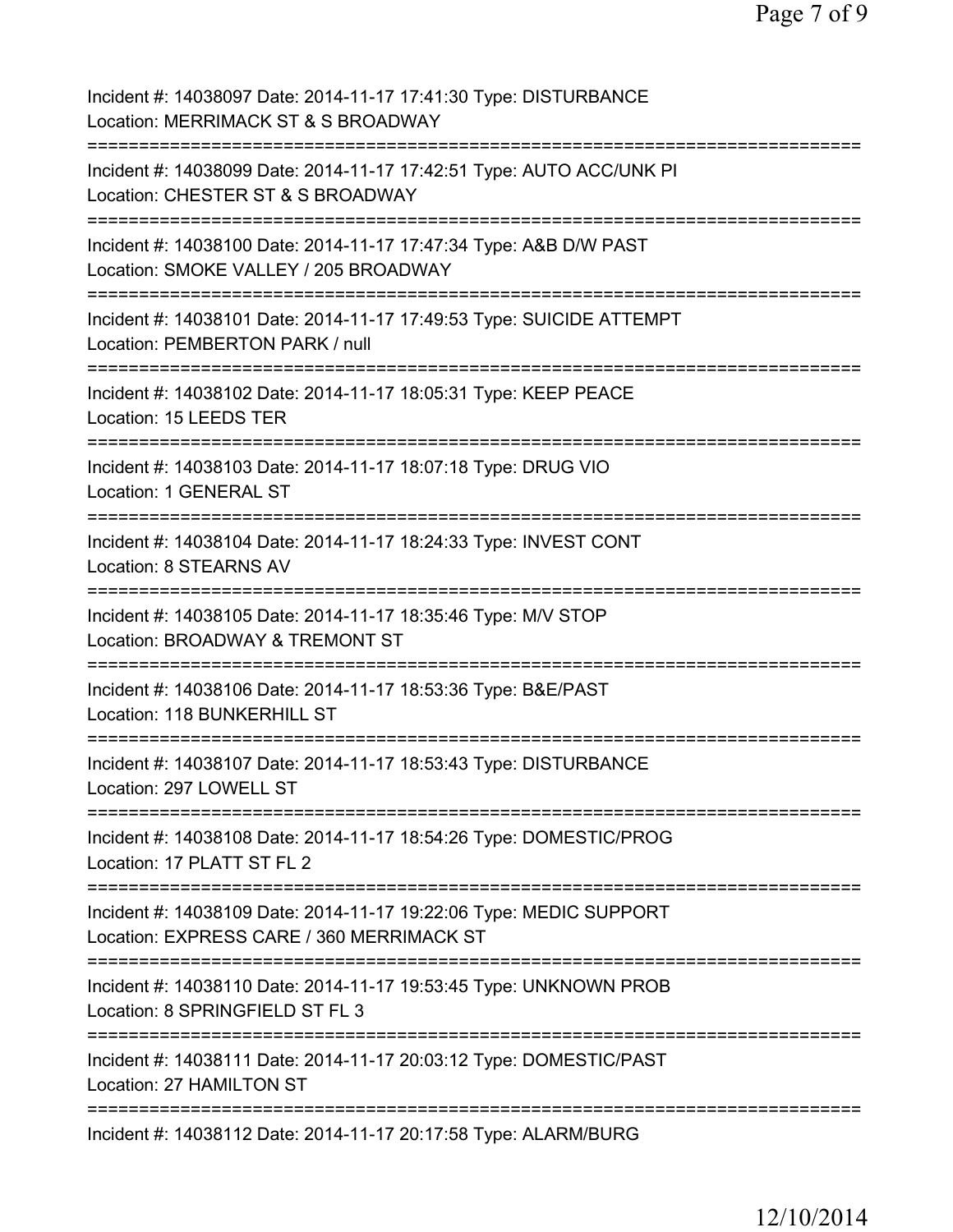Location: COMM CHEVY / 155 MARSTON ST =========================================================================== Incident #: 14038113 Date: 2014-11-17 20:37:54 Type: SUS PERS/MV Location: BROADWAY & WATER ST =========================================================================== Incident #: 14038114 Date: 2014-11-17 20:39:40 Type: MAL DAMAGE Location: 360 MERRIMACK ST =========================================================================== Incident #: 14038115 Date: 2014-11-17 20:40:37 Type: ASSSIT AMBULANC Location: 2 SPRINGFIELD ST #4 =========================================================================== Incident #: 14038116 Date: 2014-11-17 21:10:33 Type: M/V STOP Location: HAVERHILL ST & IRENE ST =========================================================================== Incident #: 14038117 Date: 2014-11-17 21:30:24 Type: GUN CALL Location: 245 BROADWAY #19 =========================================================================== Incident #: 14038118 Date: 2014-11-17 21:52:02 Type: ASSSIT AMBULANC Location: 49 PEARL ST FL 1 =========================================================================== Incident #: 14038119 Date: 2014-11-17 22:02:49 Type: M/V STOP Location: CHESTER ST & S BROADWAY =========================================================================== Incident #: 14038120 Date: 2014-11-17 22:19:23 Type: M/V STOP Location: N PARISH RD & PHILLIPS ST =========================================================================== Incident #: 14038121 Date: 2014-11-17 22:30:01 Type: STOL/MV/PAS Location: 181 WEST ST =========================================================================== Incident #: 14038122 Date: 2014-11-17 22:31:24 Type: M/V STOP Location: ANDOVER ST & S BROADWAY =========================================================================== Incident #: 14038123 Date: 2014-11-17 23:32:57 Type: ROBBERY ARMED Location: 4 CURRIER ST =========================================================================== Incident #: 14038124 Date: 2014-11-17 23:47:24 Type: NOISE ORD Location: 11 LORING ST FL 1 =========================================================================== Incident #: 14038125 Date: 2014-11-17 23:51:52 Type: NOISE ORD Location: 50 COMMON ST ===========================================================================

327 record(s)